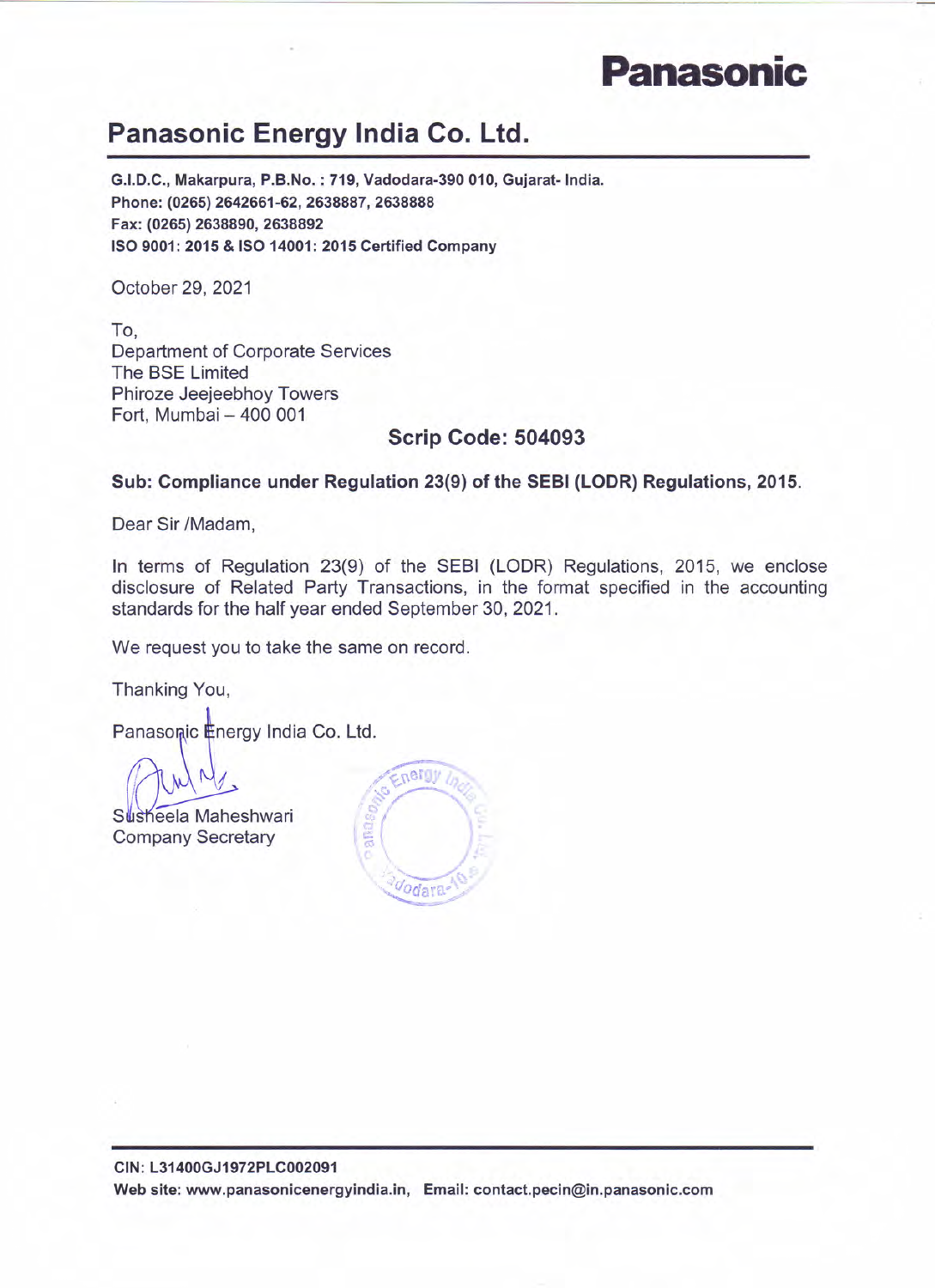| Transactions with related parties during the year                                   | 01/04/2021 to 30/09/2021  |                      | (Amounts in INR Lakhs)             |                          |
|-------------------------------------------------------------------------------------|---------------------------|----------------------|------------------------------------|--------------------------|
| Nature of transactions                                                              | <b>Holding</b><br>Company | Fellow<br>subsidiary | <b>Key Management</b><br>Personnel | Total                    |
| Sale of products                                                                    | ٠                         | 91.08                | ٠                                  | 91.08                    |
|                                                                                     |                           |                      | ٠                                  | $\overline{\phantom{a}}$ |
| Panasonic Peruana SA                                                                |                           | 11.76                | ٠                                  | 11.76                    |
|                                                                                     |                           |                      |                                    |                          |
| Panasonic Energy Poland S A                                                         |                           |                      | ٠                                  | ٠                        |
|                                                                                     |                           | ä                    | ×                                  |                          |
| Panasonic Do Brazil Limitada                                                        |                           | ٠                    | ٠                                  | $\overline{\phantom{a}}$ |
|                                                                                     |                           | ٠                    | $\sim$                             | ٠                        |
| Panasonic Life Solutions India P Ltd                                                |                           | 0.09                 | ٠                                  | 0.09                     |
|                                                                                     |                           |                      | ×                                  |                          |
| Panasonic Marketing Middle East & Africa FZE                                        | ٠                         | 61.08                | ٠                                  | 61.08                    |
|                                                                                     |                           |                      | $\sim$                             |                          |
| Panasonic Industry (China) Co Ltd (Formerly: Panasonic Indl Dev Sales (CH) Co. Ltd. | ٠                         | 18.16                | ۰                                  | 18.16                    |
|                                                                                     | ۰                         |                      | ×                                  |                          |
| Panasonic India Pvt. Ltd.                                                           | ۰                         | ۰                    | $\blacksquare$                     | ٠                        |
|                                                                                     | ٠                         |                      | $\sim$                             |                          |
| Sale of Machinery                                                                   | ٠                         | 20.43                | ٠                                  | 20.43                    |
|                                                                                     |                           |                      |                                    |                          |
| Panasonic Centroamericana S.A.                                                      | ۰                         | 20.43                | $\sim$                             | 20.43                    |
|                                                                                     |                           |                      | ٠                                  |                          |
| Reimbursement of expenses received/receivable                                       | ٠                         | 0.83                 | ۰                                  | 0.83                     |
|                                                                                     |                           |                      |                                    |                          |
| Panasonic Corporation                                                               | ۰                         | ۰                    | -                                  | ٠                        |
|                                                                                     |                           | ٠                    | ٠                                  |                          |
| Panasonic Marketing Middle East & Africa FZE                                        |                           | 0.83                 | $\overline{\phantom{a}}$           | 0.83                     |
|                                                                                     | ٠                         | ٠                    | $\overline{\phantom{a}}$           |                          |
| <b>Dividends paid</b>                                                               | ×                         | ×                    |                                    | ٠                        |
|                                                                                     |                           | ٠                    |                                    | ٠                        |
| Panasonic Corporation                                                               |                           |                      |                                    |                          |
|                                                                                     |                           |                      |                                    | $\sim$                   |

| Transactions with related parties during the year (continued)   | 01/04/2021 to 30/09/2021 |                      | (Amounts in INR Lakhs)             |                          |
|-----------------------------------------------------------------|--------------------------|----------------------|------------------------------------|--------------------------|
| <b>Nature of transactions</b>                                   | Holding<br>Company       | Fellow<br>subsidiary | <b>Key Management</b><br>Personnel | Total                    |
| Raw material purchases                                          |                          | 447.19               | z                                  | 447.19                   |
|                                                                 |                          |                      |                                    |                          |
| Panasonic Carbon India Co. Ltd                                  |                          | 400.37               | ٠                                  | 400.37                   |
|                                                                 |                          |                      |                                    |                          |
| Panasonic Procurement Asia Pacific                              | ٠                        | 46.82                | $\overline{\phantom{a}}$           | 46.82                    |
|                                                                 |                          |                      | i.                                 |                          |
| Purchase of traded goods                                        | 356.97                   | 394.86               | ٠                                  | 751.82                   |
|                                                                 |                          |                      | ×,                                 |                          |
| Panasonic Energy (Shanghai) Co. Ltd                             | ٠                        | 68.39                | $\blacksquare$                     | 68.39                    |
|                                                                 |                          |                      | ٠                                  |                          |
| Panasonic Corporation                                           | 356.97                   | ٠                    | $\blacksquare$                     | 356.97                   |
|                                                                 |                          |                      | ٠                                  |                          |
| Panasonic Hong Kong Co. Ltd.                                    | ۰                        | 37.82                | ۰                                  | 37.82                    |
|                                                                 |                          |                      | ÷                                  |                          |
| Panasonic Energy Thailand Co. Ltd.                              |                          | 165.44               | ٠                                  | 165.44                   |
|                                                                 |                          |                      | z                                  |                          |
| PT Panasonic Gobel Energy Indonesia                             |                          | 123.20               | $\overline{\phantom{a}}$           | 123.20                   |
|                                                                 |                          |                      | $\overline{\phantom{a}}$           | $\overline{\phantom{a}}$ |
| <b>Purchase of Machinery</b>                                    | ٠                        | ä,                   | ٠                                  | ×                        |
|                                                                 |                          | ٠                    | ٠                                  | ÷.                       |
| Panasonic Corporation                                           |                          |                      |                                    |                          |
|                                                                 |                          |                      | ٠                                  |                          |
| Purchase of spares                                              | ٠                        | 2.59                 | ٠                                  | 2.59                     |
|                                                                 | ٠                        | ä,                   | ٠                                  |                          |
| Panasonic Energy Corporation of America                         | ٠                        | 2.59                 |                                    | 2.59                     |
|                                                                 |                          |                      | ٠                                  | ÷                        |
| Royalty and brand fees paid / payable                           | ٠                        | c                    | ×                                  | $\overline{\phantom{a}}$ |
|                                                                 | ÷                        | i.                   |                                    | ×,                       |
| Panasonic Corporation                                           |                          | ۰                    | ٠                                  | $\overline{a}$           |
|                                                                 |                          |                      | $\sim$                             |                          |
| Legal and professional charges - Management fees paid / payable | 4.42                     | 5.58                 | ÷                                  | 10.00                    |
|                                                                 |                          | ٠                    | ٠                                  | ۰                        |
| Panasonic Corporation                                           | 4.42                     | ۰                    | ٠                                  | 4.42                     |
|                                                                 |                          |                      |                                    |                          |
| Panasonic India Pvt. Ltd.                                       | ٠                        | 5.54                 | $\overline{\phantom{a}}$           | 5.54                     |
|                                                                 |                          |                      |                                    |                          |
| Panasonic Procurement Asia Pecific                              | ú.                       | 0.04                 | ٠                                  | 0.04                     |
|                                                                 | ÷                        |                      | ×.                                 |                          |
| Reimbursement of expenses paid / payable                        | 42.85                    | 4.67                 | ۰                                  | 47.52                    |
|                                                                 | ٠                        | ٠                    | $\overline{\phantom{a}}$           | ٠                        |